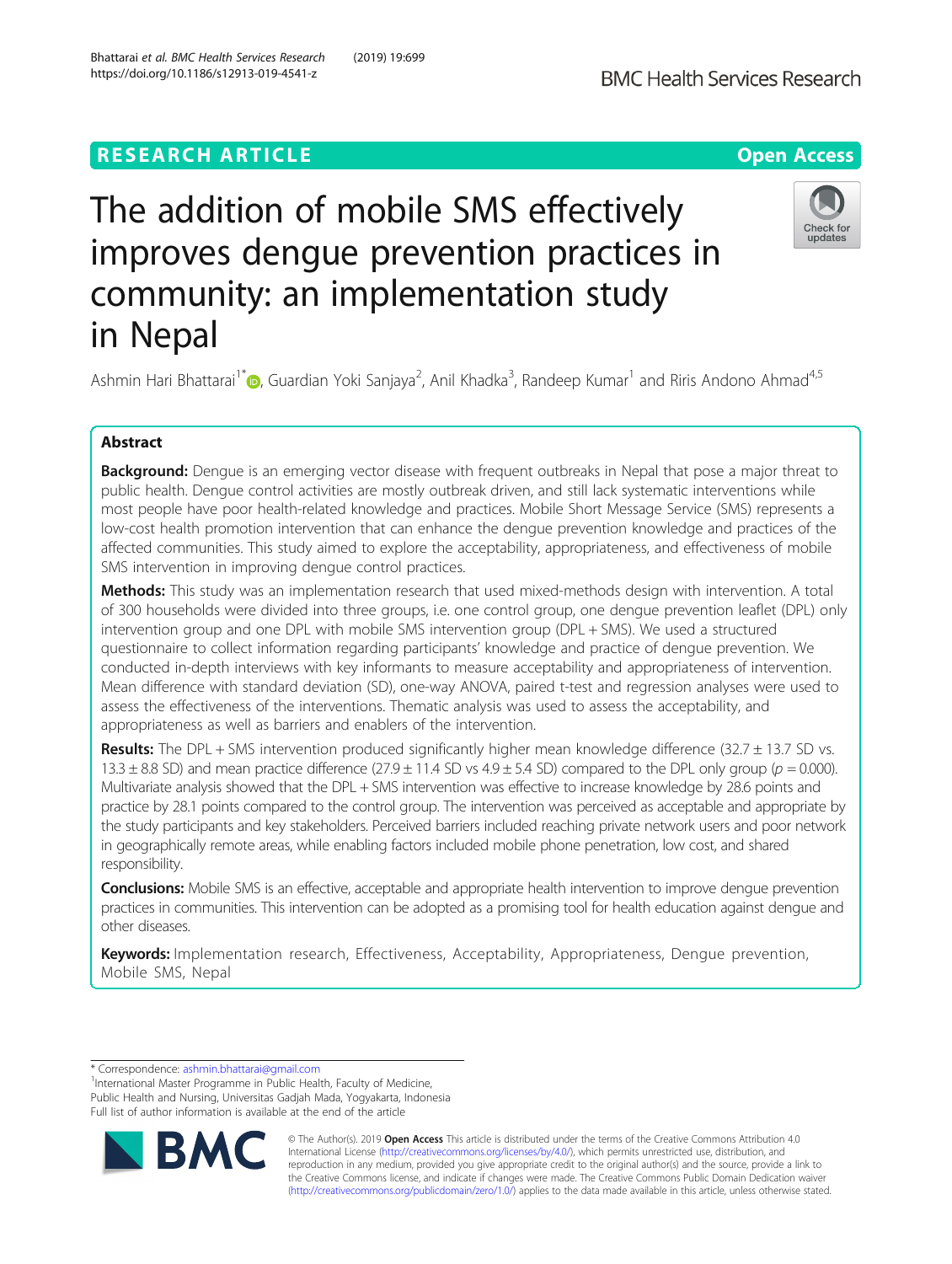# Background

Dengue is a fast emerging pandemic-prone viral disease identified as a major public health concern globally [\[1](#page-9-0)]. It is a rapidly emerging public health threat in Nepal, where the earliest cases were reported in 2005 with sporadic cases continuing with occasional major outbreaks [\[2](#page-9-0)]. Dengue is expanding throughout the districts of the southern belt and even up to the central mountains, where Aedes spp. vectors were recently found in the entomological surveillance [[2](#page-9-0)–[4](#page-9-0)]. A total of 917 confirmed dengue cases along with five deaths were reported in 2010 alone [[2\]](#page-9-0). From 30 different districts within Nepal in 2016, the number of cases increased to 1529 along with one death reported. The biggest outbreak was reported from Chitwan district with 687 cases followed by Jhapa district with 405 cases [\[5\]](#page-9-0). The country-wide distribution of dengue fever cases was highly clustered around several districts, especially Chitwan and Jhapa, and showed high inter-annual and seasonal variation [[6\]](#page-10-0).

In line with the integrated vector management strategies developed by the World Health Organization (WHO), the major activities conducted in Nepal to control dengue vectors are search and destroy campaign, residual spraying, stakeholders orientation on vector control, and development of health education messages and dissemination through various media [[2\]](#page-9-0). The standard messages developed for dengue awareness are delivered through leaflets, pamphlets, wall paints, street drama, FM radios and local newspapers. However, all these vector control measures are exclusively conducted as part of emergency responses to outbreaks [[7\]](#page-10-0). Frequent dengue outbreaks in the past few years, with the geographical expansion of dengue vectors, and minimum vector control activities in Nepal suggest that knowledge, attitude, and practice (KAP) of dengue transmission, prevention, and vector control among the people are poor and require attention [[8\]](#page-10-0). These trends indicate the urgent need to find effective interventions targetted to behavior change of individuals.

Health promotion for behavior change is always challenging and demands innovative solutions. Delivering health messages through short message service (SMS) based on mobile phones has been found to be beneficial for public health-related uses [[9\]](#page-10-0). SMS gives an exciting opportunity for health promoters to engage personally with a large group of people irrespective of the model of their cellphones and at a relatively low cost [\[10](#page-10-0)]. Mobile text messaging is not only feasible and acceptable in the health care delivery platform, but the recipients generally perceive the health promotion intervention as useful and have also demonstrated a positive attitude in an interventional study of weight reduction in the United States [[11\]](#page-10-0). Recent evidence has shown the potential use of

mobile SMS to increase the health literacy of communities, making the intervention considered more costeffective in contrast to traditional health education methods [\[12](#page-10-0)]. Mobile SMS was also found to be more effective compared to pamphlets to improve the KAP of mothers of preschool children [[13\]](#page-10-0). Repeated health information exposure through mobile SMS encouraged people in dengue-endemic areas of Peru to improve their prevention practice against the vector borne disease [\[14](#page-10-0)].

In recent years, mobile phone penetration has been so extensive and rapid that almost all households in developing countries have adopted the technology. Mobile phone service can potentially facilitate the diffusing of health knowledge and good practices by reducing transaction costs, providing instant access to information to a large population and thereby improve the delivery of public services [\[15](#page-10-0), [16\]](#page-10-0). In Nepal, the national census conducted in 2012 showed a massive increase in ownership of mobile phones among Nepalese people compared to previous years. Approximately 65% of households have mobile phones nationally and around 80% in Chitwan district, where the study was conducted [[17\]](#page-10-0). New statistics reported by a national newspaper mentioned that mobile subscriptions have outnumbered the total population of the country (27.85 million subscriptions in 26.49 million population) [[18\]](#page-10-0).

These facts provide an excellent opportunity to introduce mobile-based health education as part of dengue control interventions. However, there is still no study which explores the effectiveness of this SMS intervention in the Nepalese setting. The aim of this study was to explore the effectiveness, acceptability, and appropriateness of the mobile SMS intervention in improving dengue preventive behavior in dengue endemic areas of Nepal.

#### Methods

# Study design

This study was an implementation research that used sequential explanatory mixed-method design with intervention. The interventions were conducted using a nonrandomized quasi-experimental design with three groups: one control group, one dengue prevention leaflet (DPL) only intervention group and one DPL with mobile SMS intervention group (DPL + SMS).

We measured the change in dengue preventive knowledge and practice of respondents through pre and postintervention surveys. We also assessed the perceptions of community people towards acceptability and appropriateness of the interventions in the survey. Similarly, we interviewed key informants from stakeholder organizations to assess their perceptions of appropriateness, barriers, and enablers for the adoption of the mobile SMS intervention.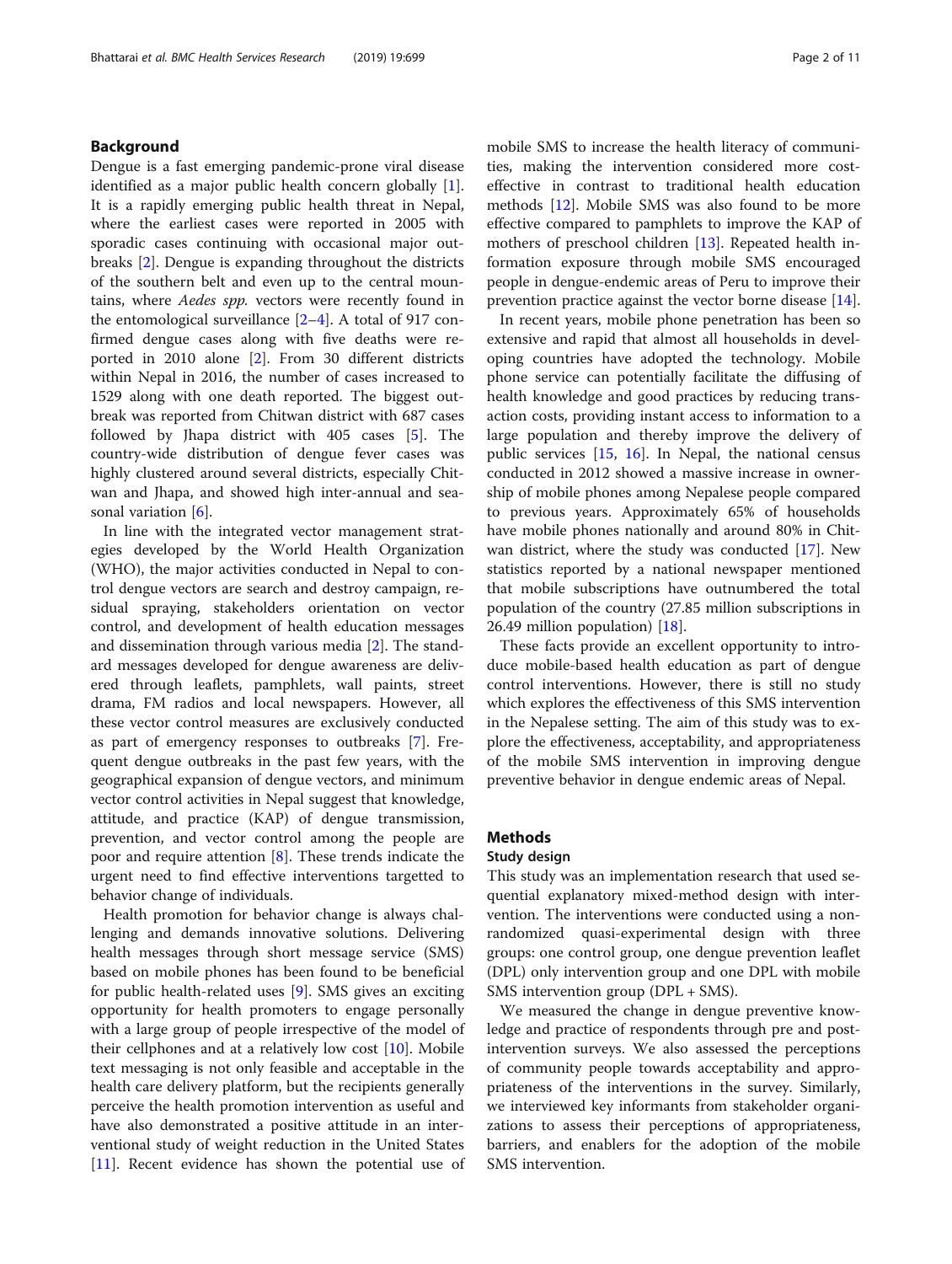# <span id="page-2-0"></span>Study setting

Dengue fever is rapidly expanding its geographical range in all three ecological regions of Nepal [\[8\]](#page-10-0). The majority of the cases are being reported from the lowland districts (below 1500 m from sea level) which are densely populated and going through rapid urbanization  $[4, 5, 8]$  $[4, 5, 8]$  $[4, 5, 8]$  $[4, 5, 8]$  $[4, 5, 8]$  $[4, 5, 8]$ . The population of districts, dengue reported districts and districts with strong mobile network coverage are presented in Fig. 1. We opted for mobile SMS as the selected media to disseminate preventive health messages in this study keeping in mind the fact that the penetration of the Internet in Nepal is just 19.7% while 64.6% of households have mobile phones [\[19\]](#page-10-0).

The dengue control program in Nepal is led by the Epidemiology and Disease Control Division (EDCD) and the activities are conducted at the district level by District (Public) Health Offices. Vector Control Inspectors (VCI) work as a focal point at the district level and coordinate with health workers and Female Community Health Volunteers (FCHV) from the peripheral level to implement the planned activities.

#### Study site

The research was done in Ratnanagar Municipality (Ward Number 2) of Chitwan district in Nepal. Ward

number 2 consists of 1063 households. We selected three study clusters in the distant corners of the ward to avoid cross-contamination. Chitwan was the highest hit area for dengue outbreaks in 2010, 2013 and 2016. The total population of Chitwan district is 579,984 [[17](#page-10-0)]. The district has a tropical and sub-tropical climate in its lowlands and mid-mountain region, respectively. The study site lies in the lowlands region. Along with the climatic condition, the rapid urbanization of Ratnanagar Municipality facilitates the increasing wide-spread transmission of the dengue virus. The field activities of the study were conducted between September to December 2017.

#### Research subjects

The FCHV Program of Nepal is recognized internationally as an exemplary volunteer Community Health Workers (CHW) program. One FCHV serves approximately 50 households in Nepal [\[20](#page-10-0)]. Ward number 2 of Ratnanagar Municipality has 1063 households. We considered one FCHV serving 50 households as a unit. We identified three distant corners of the ward for interventions and control to avoid contamination among study groups. We applied a lottery method to assign study groups. In each

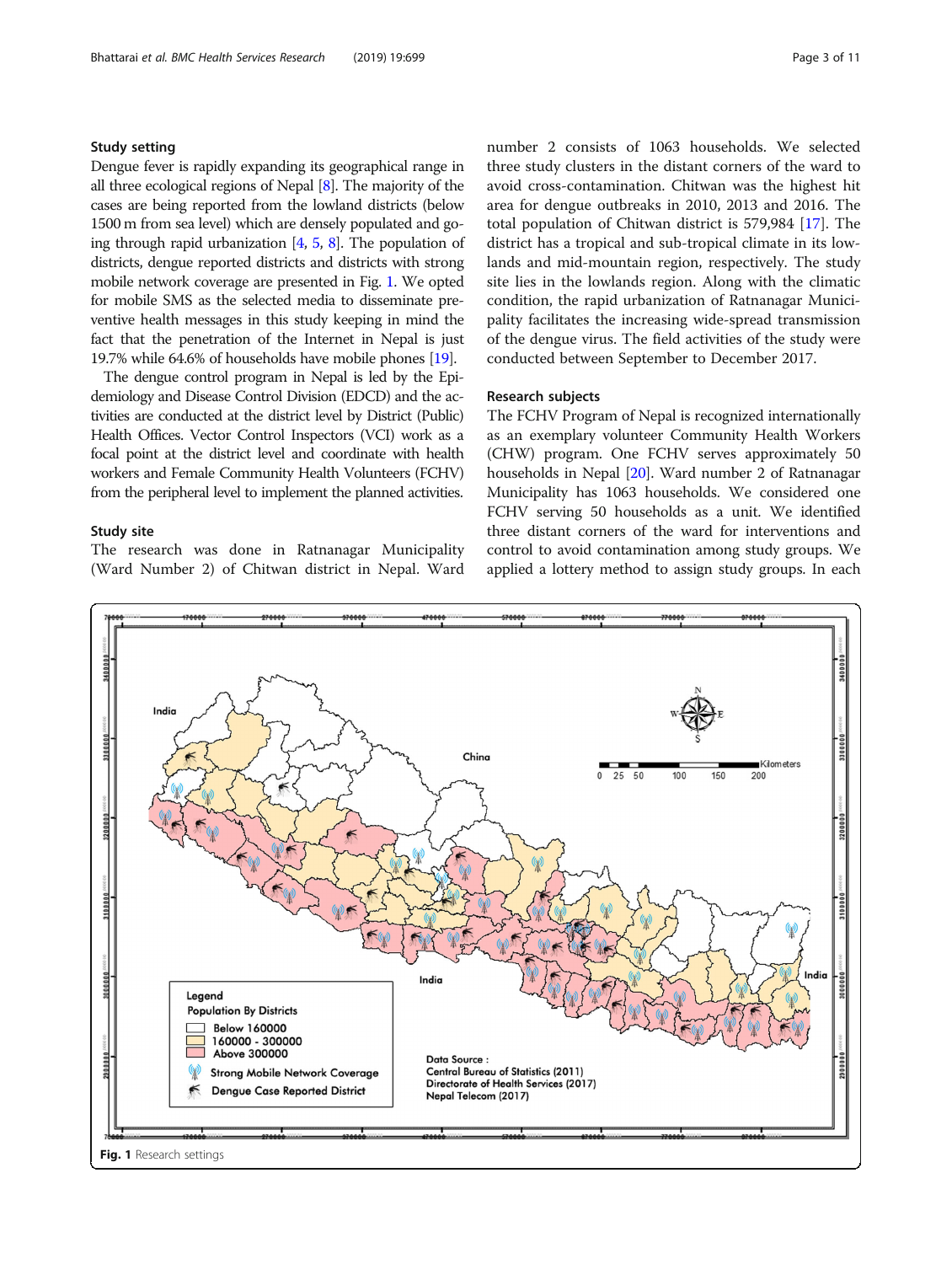of the study groups, we purposively selected two FCHVs who were serving 100 adjacent households. We recruited the head of household or spouse as study participants from each household. To ensure the head of household or spouse in all three groups were comparable, we applied the same inclusion and exclusion criteria. A head of household or spouse was considered as eligible to participate if s/he has a cell phone which can receive and send SMS messages and s/he is literate enough to read a simple text message. We recruited 300 participants, involving the head of the households or spouse as a reasonable sample size in order to detect the power of more than 80% and expecting a mean difference above five points in knowledge between groups.

We used survey interview to assess the community's perceived appropriateness and the acceptability of the mobile SMS health promotion about dengue disease. We further explored the appropriateness and acceptability using in-depth interviews with ten SMS recipients.

Representing different organizations and levels that could share the goal of health promotion envisioned by this study, three key stakeholders, i.e. Dengue Focal Point from EDCD, Public Health Officer from NHEICC, and Focal Points from NTC participated in the qualitative strand of this study. Enablers and barriers to the adoption of mobile SMS intervention were explored through interviewing of key stakeholders.

#### Sampling technique

A total sampling of household heads or spouses in the study groups was done for the pre and post-intervention surveys. All household heads or spouses from the DPL + SMS intervention group were surveyed and interviewed for assessing the acceptability and appropriateness of the SMS intervention. The purposive sampling method was utilized to recruit key stakeholders from related organizations to assess stakeholders' perceptions of the appropriateness of intervention and for exploring the potential enablers and barriers that might influence the adoption of intervention. We recruited these informants because they are the responsible representatives from the stakeholder organizations which share the same goal of disseminating dengue-related education to the community.

# Interventions

The interventions in this study included: a) dengue prevention leaflets delivered to each household by FCHV during home visits (DPL Only), b) dengue prevention leaflets combined with SMS reminder via mobile phone (DPL + SMS). Dengue prevention leaflets are the pamphlets developed by EDCD/NHEICC focusing on dengue prevention activities. After completion of the preintervention survey, FCHVs were mobilized to distribute the leaflets to each household of DPL only and DPL +

SMS groups during their regular home visits. The SMS reminder consisted of dengue prevention related information transmitted through mobile phone text messages twice a week right after the pre-intervention survey. In 6 weeks, each of the study participants of the DPL + SMS group received a total of 24 SMSs. Two messages were sent in a day (Tuesday and Saturday) during dusk and dawn through a professional bulk SMS service provider. Every effort was made to ensure that the participants knew how to receive and read the message and the households did not incur any cost for receiving the messages. Efforts made were ensuring the literacy status of the study participants, the study participants owning the mobile that could receive SMS with scripts in Nepali language, and the SMS service provider not charging any cost for receiving the SMS.

#### Dengue SMS development

The principal investigator and co-investigator first drafted the text messages with a reference from a published article [\[14\]](#page-10-0). These messages targeted three different goals: i) reminder of the dengue prevention leaflets, ii) search and destroy mosquito breeding places, i.e. water storage, garbage disposal, and water-holding solid waste in and around the houses, and iii) preventing exposure to bites of Aedes mosquitoes i.e., use of long sleeve clothes, insect repellents, bed nets, screening of windows and doors.

A participatory workshop was then conducted in EDCD to further discuss the text messages. The participants of the workshop were the focal persons from EDCD, health communication specialists from NHEICC, focal persons from NTC, and the representatives from the target population. The workshop ensured the relevance of the information, better wording, and comprehensiveness of the messages.

Before the intervention trial, the prepared messages were pilot tested in the similar setting for their readability in 10% of the sample population (i.e. ten people) having similar characteristics of the study site and the content was then finalized.

### Research instruments

This study used five different research instruments for quantitative and qualitative data collection (Table [1](#page-4-0)). The research instruments are available as supplementary file (Additional file [1](#page-9-0)) with this manuscript. The Knowledge-Practice questionnaire survey on dengue prevention was adapted from published research [[8\]](#page-10-0). We assessed the reliability coefficient to measure the internal consistency of the questionnaire using Cronbach's Alpha and obtained 0.8 and 0.7 for the knowledge and practice components, respectively. A structured questionnaire was used to assess the perception of participants who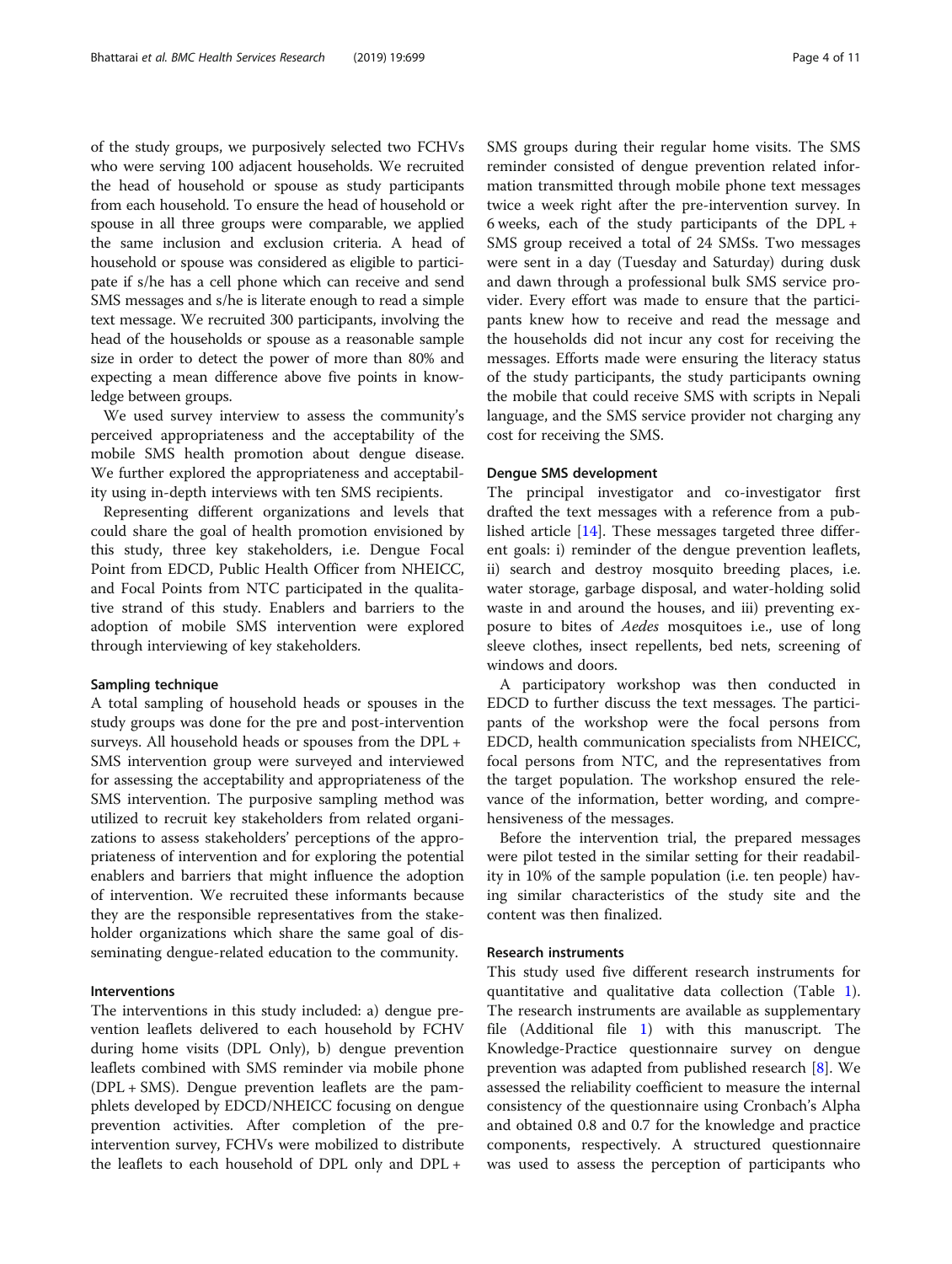<span id="page-4-0"></span>

| Research instruments                                                          | Respondents                  |
|-------------------------------------------------------------------------------|------------------------------|
| Ouantitative Tools                                                            |                              |
| Knowledge-Practice Questionnaire Survey                                       | Head of households or spouse |
| Mobile SMS Acceptability Survey                                               | Head of households or spouse |
| Mobile SMS Appropriateness Survey                                             | Head of households or spouse |
| <b>Oualitative Tools</b>                                                      |                              |
| Participant's Perspectives towards acceptability of Mobile SMS intervention   | Head of households or spouse |
| Stakeholders' Perspectives towards appropriateness of Mobile SMS intervention | Key stakeholders             |

received the mobile SMS reminder. Acceptability of the technology and message content was assessed using a 13-item Likert-type scale ranging from 1 (Least Favorable) to 5 (Most Favorable) [[11](#page-10-0)]. Appropriateness was assessed using a 5-item Likert-type scale ranging from 1 (Extremely inappropriate) to 7 (Extremely appropriate) [[21,](#page-10-0) [22\]](#page-10-0). The Cronbach Alpha coefficients for acceptability and appropriateness scale were assessed as 0.75 and 0.71, respectively.

We used a semi-structured questionnaire to assess the participants' perspectives towards the acceptability of mobile SMS intervention. Similarly, a semi-structured questionnaire was used to assess the organizational stakeholders' perspectives towards the appropriateness of the mobile SMS reminder. Specific questionnaires were used for interviewing the key stakeholders of all organizations involved.

Before using in the main study, the survey questionnaires were pre-tested among the members of community in Ratnanagar Municipality to check the flow, consistency and validity. The questionnaires filled in during pre-test survey were not included in the final analysis.

Six research assistants with an undergraduate degree in Public Health and experience in data collection were recruited and trained to assist the principal investigator during the data collection process. They collected quantitative data during the pre-test and post-test surveys.

# Data analysis

We used Epi Data 3.1 software for data entry and management and STATA 13.1 software for data analysis of quantitative data.

Descriptive analysis was done for the socio-demographic characteristics of the research participants. Chi-square test was used to compare these characteristics between the study groups. Mean scores with standard deviation (SD) for knowledge and practice before and after the intervention were calculated for all study groups. We used one-way ANOVA test to compare the knowledge and practice between study groups before implementation of the intervention. Similarly, we used paired t-tests to compare the change in knowledge and practice within groups and oneway ANOVA to compare the change observed between groups after the implementation of the intervention. We conducted multiple linear regression to evaluate the effectiveness of interventions controlling the potential confounding variables. All p-values were considered statistically significant at  $p < 0.05$ . Participants' perspectives regarding acceptability and appropriateness of the intervention were assessed calculating the average agreement score based on the individual scores obtained in the Likert scale.

An interview guide was developed for the interviews, which were conducted in Nepali language and tape recorded, then manually transcribed into English language. Open Code 4.03 Software was used for coding and thematic analysis of the qualitative data. Determination of appropriateness of the intervention was done through thematic analysis of the qualitative findings of the research. The thematic analyses of the acceptability of the technology and message content were used to support the evidence generated through quantitative technique. Enablers and barriers towards the adoption of the intervention were determined and presented based on the reporting done by the stakeholders during key informant interviews.

# Results

#### Sociodemographic characteristics of study population

All of the heads of household or spouses who were approached participated in the study. Most participants from the study were female (57%), had attained education higher than secondary level (40%), and belonged to the Brahmin/Chhetri ethnic group (48%). The mean age of the respondents was  $40 \pm 11$  SD years, with the majority (65%) in the age group 30–49 years old. Only a little more than half (53%) of respondents reported their annual household income to be more than NPR 250,000. Among the sociodemographic characteristics, sex  $(p =$ 0.000), age ( $p = 0.005$ ), and ethnicity ( $p = 0.000$ ) were significantly different between the control, DPL and DPL + SMS groups (Table [2\)](#page-5-0).

#### Effects of intervention on knowledge and practice

The highest mean difference in overall knowledge score when compared between study groups was seen in the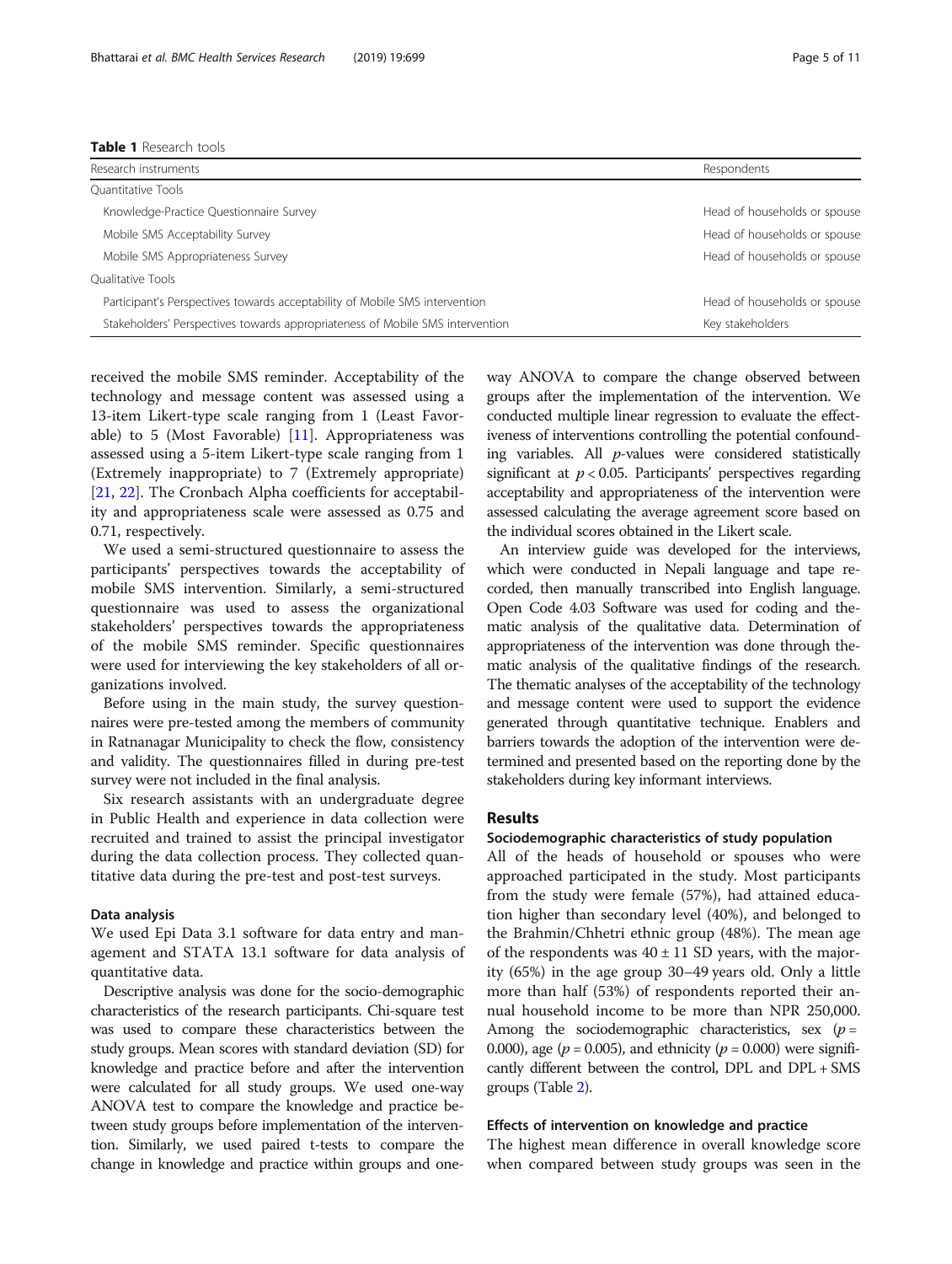| Variables                 | Total     | Control   | DPL# Only | $DPL + SMS$ | $p$ -value |
|---------------------------|-----------|-----------|-----------|-------------|------------|
|                           | n (%)     | n(%)      | n(%)      | n (%)       |            |
| Total participants        | 300 (100) | 100 (100) | 100 (100) | 100 (100)   |            |
| Sex                       |           |           |           |             | 0.000      |
| Male                      | 130 (43)  | 64 (64)   | 31(31)    | 35(35)      |            |
| Female                    | 170 (57)  | 36 (36)   | 69 (69)   | 65 (65)     |            |
| Age group in years        |           |           |           |             | 0.005      |
| $<$ 30                    | 52 (17)   | 17(17)    | 23(23)    | 12(12)      |            |
| $30 - 49$                 | 195 (65)  | 58 (58)   | 70 (70)   | 67(67)      |            |
| >49                       | 53 (18)   | 25(25)    | 7(7)      | 21(21)      |            |
| Education level           |           |           |           |             | 0.330      |
| Literate                  | 37 (12)   | 16(16)    | 8(8)      | 13(13)      |            |
| Primary                   | 46 (15)   | 13(13)    | 17(17)    | 16(16)      |            |
| Secondary                 | 97 (33)   | 29 (29)   | 40 (40)   | 28 (28)     |            |
| Higher than secondary     | 120 (40)  | 42 (42)   | 35(35)    | 43 (43)     |            |
| Ethnicity                 |           |           |           |             | 0.000      |
| Brahmin/Chhetri           | 143 (48)  | 35 (35)   | 38 (38)   | 70 (70)     |            |
| Janajati                  | 109 (36)  | 46 (46)   | 37(37)    | 26 (26)     |            |
| Others*                   | 48 (16)   | 19 (19)   | 25 (25)   | 4(4)        |            |
| Annual household income** |           |           |           |             | 0.273      |
| < 250,000                 | 140(47)   | 53 (53)   | 42 (42)   | 45 (45)     |            |
| > 250,000                 | 160(53)   | 47 (47)   | 58 (58)   | 55 (55)     |            |

<span id="page-5-0"></span>Table 2 Sociodemographic characteristics of participants

All p-values are based on chi-square analysis of numbers in the three study clusters; # DPL = Dengue Prevention Leaflet; <sup>a</sup> Others include Dalit, Terai/Madhesi and Muslim respondents; <sup>b</sup> In Nepalese currency (NPR), (1 USD = 107 NPR as of October 2017)

 $DPL + SMS$  group with 32.7  $\pm$  13.7 SD and followed by a less than half score of  $13.3 \pm 8.8$  in the DPL only group. The difference was statistically significant ( $p = 0.000$ ) (Table [3](#page-6-0)). The mean difference in knowledge was statistically different between groups before the intervention. Similarly, there was a stark difference between the mean difference in overall practice score of the DPL + SMS group  $(27.9 \pm 11.4 \text{ SD})$  compared to the DPL only group  $(4.9 \pm 5.4 \, \text{SD})$ . The difference was statistically very significant ( $p = 0.000$ ) (Table [4](#page-6-0)). There was also a statistically significant difference in the pre-intervention overall practice between groups.

Multivariate analysis of practice difference between groups showed that the DPL + SMS intervention was found to be effective in improving the practice of respondents by 24.1 points compared to the control group with high significance. The results demonstrate that the DPL + SMS intervention brought change in practice better than the DPL only intervention (Table [5](#page-7-0)).

# Acceptability of mobile SMS intervention

All respondents considered mobile SMS as a highly acceptable media for disseminating health promotion information to them with the average mean score on usefulness and attitudes of SMS of 4.4 on the 5-point scale assessment. The respondents perceived that receiving mobile messages for dengue prevention was enjoyable, informative, and trustworthy. They agreed that the content of the message could be used as a reference for dengue prevention practices. They even said that receiving mobile messages in this regard was not irritating. However, one respondent mentioned that frequently receiving message could be irritating at times.

"Once I felt irritated but I think one message per day is good for the information." (Participant 4)

It was interesting to know from almost every interviewee that they would recommend for all people to receive this kind of health message to help them practice dengue preventive behavior.

In addition to this positive feedback, the information on process measures of the mobile SMS was also assessed during the survey as an intention to receive SMS, the timing of message reading and extent of message reading. Three fourths (75%) of the respondents reported that they would like to receive only one message in a day while 25% of them showed a willingness to receive up to two messages in a day. Almost all of the respondents (96%) read the messages right away. Only 4%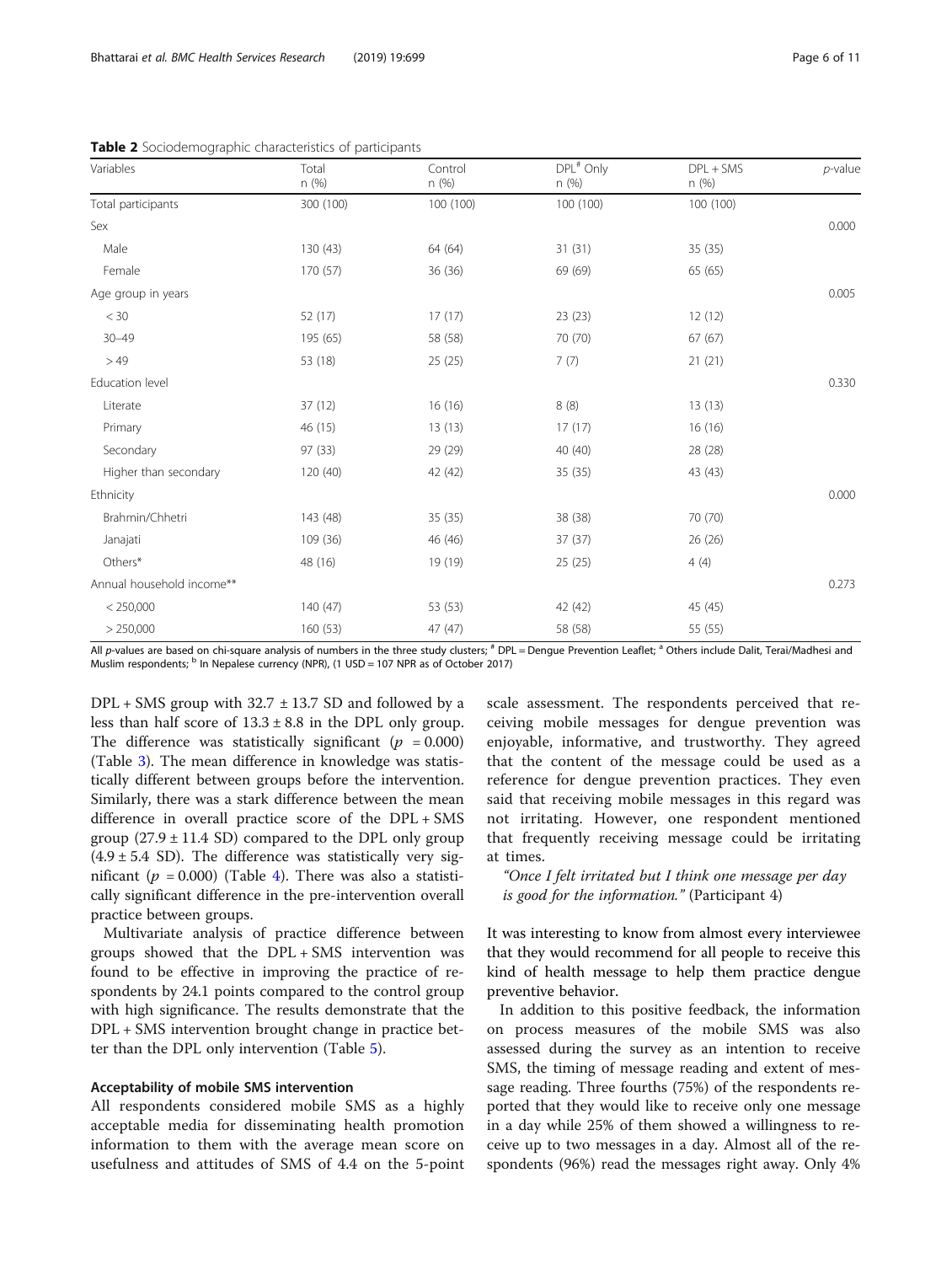|                             | Control       | DPL <sup>b</sup> Only | $DPI + SMS$     | <i>p</i> -value <sup>a</sup> |
|-----------------------------|---------------|-----------------------|-----------------|------------------------------|
| Preintervention mean score  | $71.4 + 12.2$ | $68.3 \pm 14.01$      | $64.1 \pm 13.7$ | 0.0006                       |
| Postintervention mean score | $71.7 + 11.8$ | $81.6 \pm 10.9$       | $96.8 \pm 2.7$  | 0.000                        |
| Mean score difference       | $0.2 + 4.5$   | $13.3 + 8.8$          | $32.7 \pm 13.7$ | 0.000                        |

<span id="page-6-0"></span>Table 3 Dengue preventive knowledge within and between groups

<sup>a</sup>One way ANOVA test; <sup>b</sup>DPL = Dengue Prevention Leaflet

of them read the messages when there was enough time. More than half of the respondents (66%) read the whole message when they received it, while 32% of them mentioned that they read about three-quarters of the message.

The findings were similar when the respondents were interviewed for exploring their experiences and perceptions of receiving mobile SMS related to dengue prevention. Eight major themes emerged from the interviews including cue to action, informative, useful, entertainment value, support, intention to receive, timing of reading message, and sharing of message.

# Appropriateness of mobile SMS intervention Community perceptions

When we assessed the recipients' perceptions towards the mobile SMS intervention in this study, the average score for the overall appropriateness of the intervention was 5.8, close to very appropriate in the 7-point scale assessment. More than half (64%) of the respondents scored as very appropriate (6 on the 7-point scale assessment) when they were asked if mobile SMS is the best choice for disseminating health education among other possible alternatives. Similarly, 55% of the respondents perceived that combining dengue prevention leaflet with mobile SMS for giving dengue prevention awareness messages was very appropriate. A slightly higher number of respondents (58%) considered mobile SMS alone as only somewhat appropriate (5 on the 7-point scale) to change the behavior of people if not combined with dengue prevention leaflet.

# Stakeholders' perception

The major themes that emerged from interviewing key stakeholders were mobile phone penetration in the community, existing practices, organizational readiness, partnerships among stakeholders, and conventional methods versus mobile technology. These themes reflect stakeholders' perceptions that pointed towards the possibility of adopting mobile SMS as a useful and appropriate health awareness disseminating tool at the present time and setting.

"…… . majority people have mobile phones in their hands in Nepal … … …… .. Since mobile phones are extensively used, it won't be difficult to send via SMS. It can go smoothly … … ."Male, Engineer, NTC

"…… We don't have specifically in disease control yet, but for health promotion, like in special events, risk factors of NCDs, and we have another called as MY Year Campaign targeting NCDs. We have just started doing SMS messages for this and nutrition. … .." Male, Public Health Officer, NHEICC

All of the stakeholders mentioned that their organizations are capacitated in terms of finance, technology, and infrastructure to adopt mobile SMS as a viable health awareness intervention.

"…… The main strategy to control dengue is through search and destroy, through programs to increase public awareness. This is done in all districts. We have been mobilizing various media, uploading awareness information in the website and can readily adopt mobile SMS as a tool too. So, our division very much ready for this … …… " Male, VCI, EDCD

The informants considered the present time appropriate to adopt modern technology such as mobile applications and SMS for message dissemination instead of with the conventional methods. It was explained that people are more accustomed to using mobile phones in their daily lives, so it is appropriate and realistic to shift towards mobile SMS for health promotion.

" … ..more than 90% people are busy in their phones, they have a habit of using phones, SMS, I would like to

Table 4 Dengue preventive practice within and between groups

|                             | Control      | DPL <sup>b</sup> Only | $DPL + SMS$     | $p$ -value <sup>a</sup> |
|-----------------------------|--------------|-----------------------|-----------------|-------------------------|
| Preintervention mean score  | $62.5 + 9.2$ | $60.2 \pm 12.3$       | $56.8 \pm 12.2$ | 0.0016                  |
| Postintervention mean score | $63.5 + 9.5$ | $65.1 + 11.9$         | $84.7 \pm 5.5$  | 0.000                   |
| Mean score difference       | $+4.01$      | $4.9 + 5.4$           | $27.9 + 11.4$   | 0.000                   |

<sup>a</sup>One way ANOVA test; <sup>b</sup>DPL = Dengue Prevention Leaflet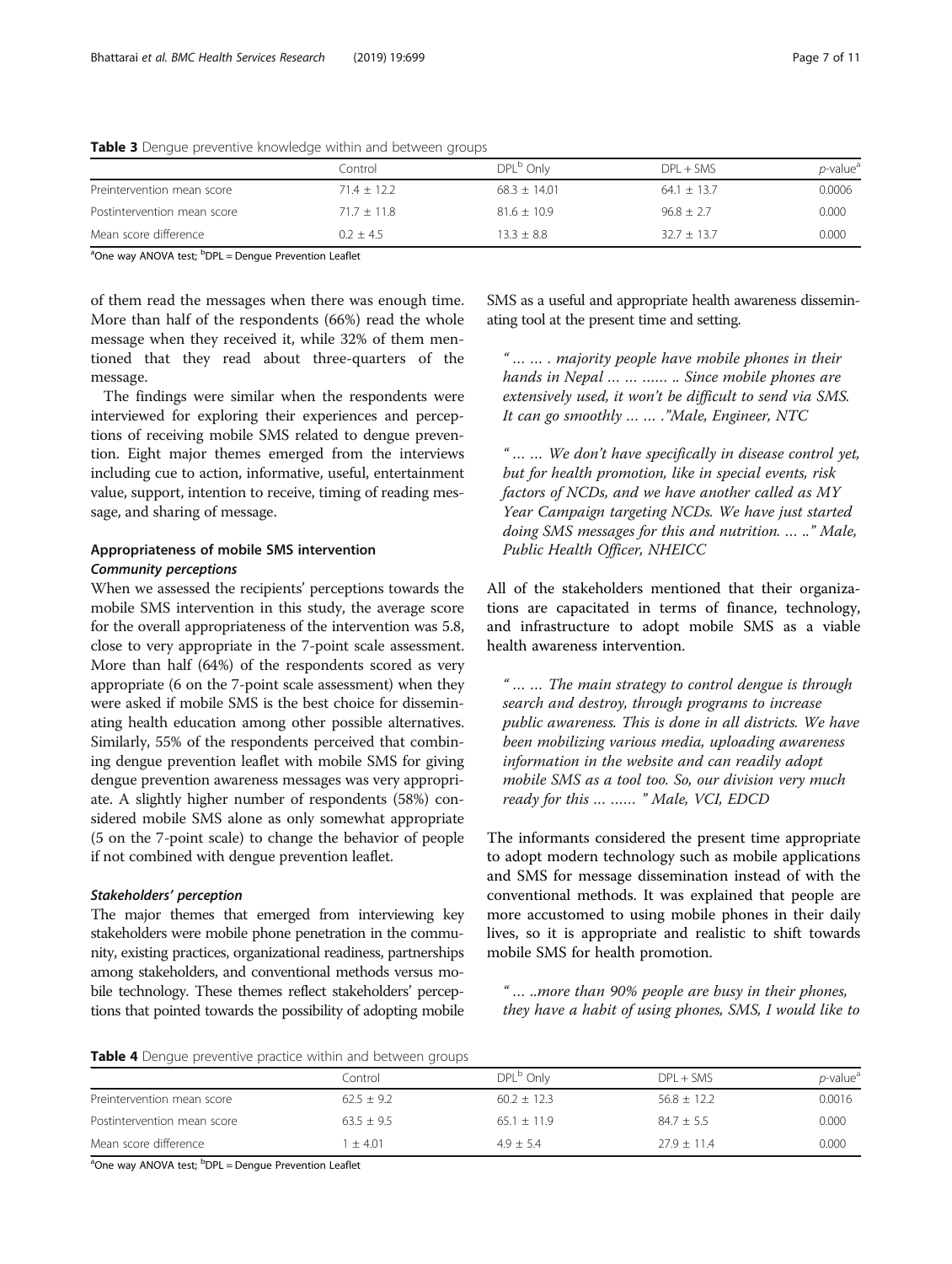| Variable                                                                    | Model I |                                   | Model II |                                              |
|-----------------------------------------------------------------------------|---------|-----------------------------------|----------|----------------------------------------------|
|                                                                             | B.      | CI 95%                            | B.       | CI 95%                                       |
| Study group                                                                 |         |                                   |          |                                              |
| Control (Ref)                                                               |         |                                   |          |                                              |
| DPL <sup>a</sup> Only                                                       | $3.4*$  | $1.6 - 5.2$                       | $3.1*$   | $1.3 - 4.8$                                  |
| $DPI + SMS$                                                                 |         | 24.3* 22.3-26.2 24.1* 22.2-25.9   |          |                                              |
| Preintervention practice score $-0.4$ * $-0.4 - 0.3$ $-0.39$ * $-0.4 - 0.3$ |         |                                   |          |                                              |
| Sex                                                                         |         |                                   |          |                                              |
| Male (Ref)                                                                  |         |                                   |          |                                              |
| Female                                                                      |         | $-0.6 -2.2 -0.9$                  |          |                                              |
| Age group in years                                                          |         |                                   |          |                                              |
| $<$ 30 (Ref)                                                                |         |                                   |          |                                              |
| $30 - 49$                                                                   |         | $-0.5 - 2.5 - 1.5$                |          |                                              |
| >49                                                                         |         | $0.3 -2.3 -2.9$                   |          |                                              |
| Ethnicity                                                                   |         |                                   |          |                                              |
| Brahmin/Chhetri (Ref)                                                       |         |                                   |          |                                              |
| Janajati                                                                    |         | $-1.1 -2.8 - 0.5 -0.9 -2.6 - 0.6$ |          |                                              |
| Others                                                                      |         |                                   |          | $-2.9^*$ $-5.1 - -0.7$ $-2.8^*$ $-4.9 - 0.6$ |
| $R^2$                                                                       | 0.8086  |                                   | 0.8075   |                                              |

<span id="page-7-0"></span>Table 5 Multivariate linear regression for denge preventive practice difference

\*p-value< 0.05; CI Confidence Interval, <sup>a</sup> DPL Dengue Prevention Leaflet, Ref Reference

inform you that this is very realistic and appropriate … .." Male, VCI, EDCD

"…… . And it won't be very costly … . We had our investment in conventional methods like print media and others, we just have to shift from that to this. So, I feel if we have willingness there won't be any financial issues … ." Male, PHO, NHEICC

### Barriers and enablers influencing mobile SMS intervention

Four major themes emerged when we interviewed the key informants during this study for exploring the enablers to use mobile SMS intervention for denguerelated awareness. They are mobile phone penetration, low financial cost, shared responsibility and corporate social responsibility.

" … .mobile SMS is very appropriate. As I said earlier … …… … mobile phones are very common, people are user-friendly to it ……" Male, VCI, EDCD

"…… The cost of SMS is very low. That is also no difficult … .." Male, Engineer, NTC

Similarly, when we processed the information they shared during the interviews, three themes emerged as barriers to mobile SMS intervention: the purpose of using mobile phones, reaching private network users, and the poor network in geographically remote areas.

" … .. We are talking about sending healthrelatedmessages. It depends on the target population if they are using network/phone just for making calls or to receive or send messages too … ." Male, Engineer, NTC

# Discussion

This implementation research presents evidence that conventional health education methods when combined with mobile SMS can bring major improvement in the knowledge and practice of community people towards dengue prevention in Nepal. With this purpose, this study is the first of its kind in Nepal to compare the difference in effectiveness of conventional health promotion media (pamphlets and leaflets) alone and interventions combining those with mobile SMS on knowledge and practice towards dengue prevention. To our knowledge, this study is a pioneer in establishing concrete evidence that mobile SMS is an acceptable and appropriate contemporary media to deliver dengue preventive health messages to the general public. To our knowledge, this study is the first in presenting the perceptions of people towards the appropriateness of mobile SMS interventions in delivering dengue preventive health messages.

The findings of this research should be interpreted in light of the study's limitations. This study was conducted in a specific residential area of Chitwan district in Nepal. Therefore, generalizability is limited to similar sites and households. However, this intervention can be replicated in countries and settings with high mobile penetration but low Internet access. This study assessed dengue preventive practices through a survey where only data on reported practices were collected, and no actual practices of the respondents were observed. Additionally, we assessed the immediate difference seen in knowledge and practice of participant right after the exposure to the intervention. Further research over an extended period of time and in diverse settings is necessary to understand the long-term influence of the intervention implemented in this study.

# Effectiveness of mobile SMS intervention

The research findings showed that the health awareness interventions adopted in this study, i.e. dengue prevention leaflet only and combining dengue prevention leaflet with mobile SMS are both effective in improving knowledge and practice of people concerning dengue prevention. However, when the intervention was combined with mobile SMS, the knowledge difference was increased by more than two-fold, and practice difference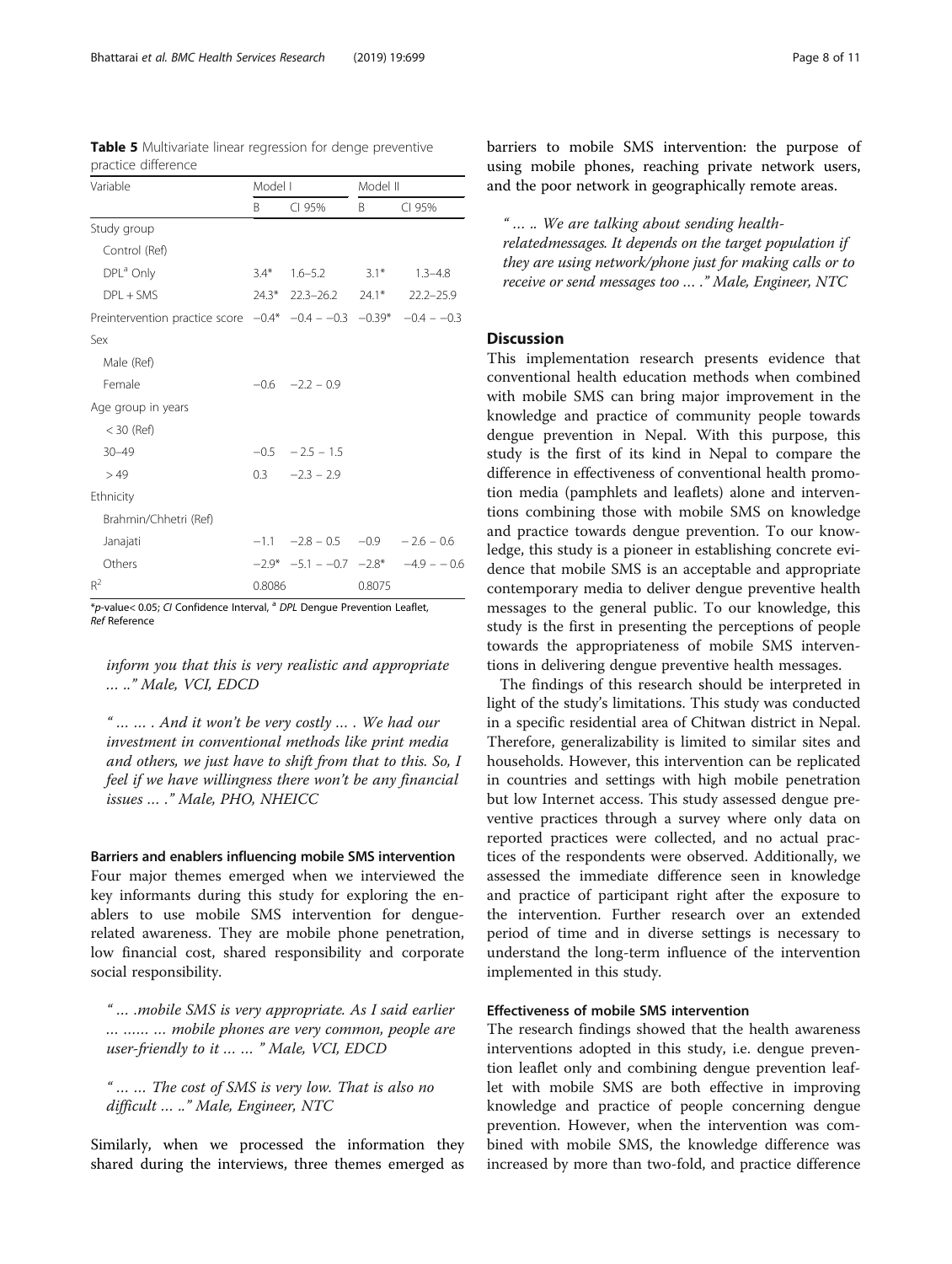was improved by more than five-fold compared to the group where only dengue prevention leaflet was delivered. This finding may be because people are more accepting of the information through mobile SMS and might have read the information repeatedly. This result is closely similar to a study in China that explored different communication interventions to improve rabiesrelated KAP and reported that combining SMS and regular information sessions can produce better effects [[23\]](#page-10-0). The result is also in accordance with a field experiment conducted in Peru which reported that positive changes were seen in household behavior when exposure of preventive health information related to dengue was given through mobile phones in order to study participants' responses and reactions [\[14\]](#page-10-0).

# Acceptability and appropriateness of mobile SMS intervention

This study reveals that the respondents perceived mobile SMS as a highly acceptable media for receiving dengue preventive messages to improve their existing knowledge and practice. The findings of this study are consistent with the findings of a similar study about mobile health intervention to sustain weight loss which reported that SMS is a feasible, acceptable and useful mode for weight loss interventions [[11\]](#page-10-0). The results were also similar to some literature reviews which presented the promising feasibility and acceptability of mobile SMS in improving preventive health behavior of people [[24,](#page-10-0) [25\]](#page-10-0).

This study further demonstrated that people in the affected communities considered mobile SMS as the appropriate mode of disseminating dengue preventive messages. Interestingly, almost equal number of respondents reported that they find SMS alone and SMS combined with dengue prevention leaflet as appropriate intervention to enhance their knowledge and practices related to dengue prevention. When considering terminology adopted by Proctor and his team, appropriateness is conceptually similar to acceptability and also related to feasibility in terms of constructs [\[26](#page-10-0)]. In this light, we can claim that our findings concerning the appropriateness of mobile SMS interventions in this study are similar to the findings in all of the literature mentioned above which reported mobile SMS intervention as an acceptable and feasible mode of health promotion and intervention [[11,](#page-10-0) [24,](#page-10-0) [25](#page-10-0)]. Furthermore, the key stakeholders responsible for disseminating dengue preventive awareness messages in Nepal claimed that mobile SMS is an appropriate media in the present context to enhance the health knowledge and practice of community people. Therefore, mobile SMS is the most acceptable and appropriate media to reach the large section of the population in Nepal who are at risk of dengue disease at present because this media is the most effective and convenient way of reaching the target population without cellular data or Wi-Fi signals (Fig. [1](#page-2-0)). However, we experienced no interaction from message recipients through mobile SMS as this option was not made available in this intervention. We can potentially overcome this limitation using interactive SMS application or possibly use social media networks in the communities where the Internet coverage is good [[27](#page-10-0)].

# Barriers and enablers to mobile SMS intervention

The primary barrier was a poor network in several geographically remote areas, especially in the hills and mountains of Nepal. Although the authorities from telecommunication providers claim that they are scaling up the service throughout the country and improving the quality of service, there is limited access or fluctuations of the network in some residential areas of hills and mountains. This finding substantiates the results of earlier conclusions where limited network coverage and fluctuating network are reported as barriers [\[28\]](#page-10-0). The purpose of using mobile phone by community people is perceived as another barrier in this study which is similar to the finding of an experimental study done in Myanmar where they considered lack of community familiarity with text messages as a potential barrier [\[28](#page-10-0)].

Reaching private network users is also perceived as a barrier in our study. Since there are several private mobile service networks providing services to the people, connecting with the user groups in those networks could be a challenge. However, an effective and planned coordination with those network providers could be the enabler to reach the section of people who are using their networks for communication.

Mobile phone penetration is perceived as the important enabler by the stakeholders in the context of implementing this intervention. In the present context where mobile phones have become an integral part of people's lives, this available option for intervention can be a widely accepted medium of health message delivery to a large audience all at once.

Low financial cost for the intervention emerged as another enabler in our study which is reported by a similar study in Peru claiming text messages can not only be used in dengue prevention but has the potential for use in other disease prevention programs to identify risk behaviors and remedies [[14\]](#page-10-0). Another study conducted on mobile phone text messaging intervention for cervical cancer screening also reported the SMS intervention is a low-cost and effective method to reach at-risk populations [[29\]](#page-10-0).

We identified shared responsibility and corporate social responsibility as another enabler in our study which is commonly practiced in Nepal as an approach involving multi-sectoral coordination. This charitable community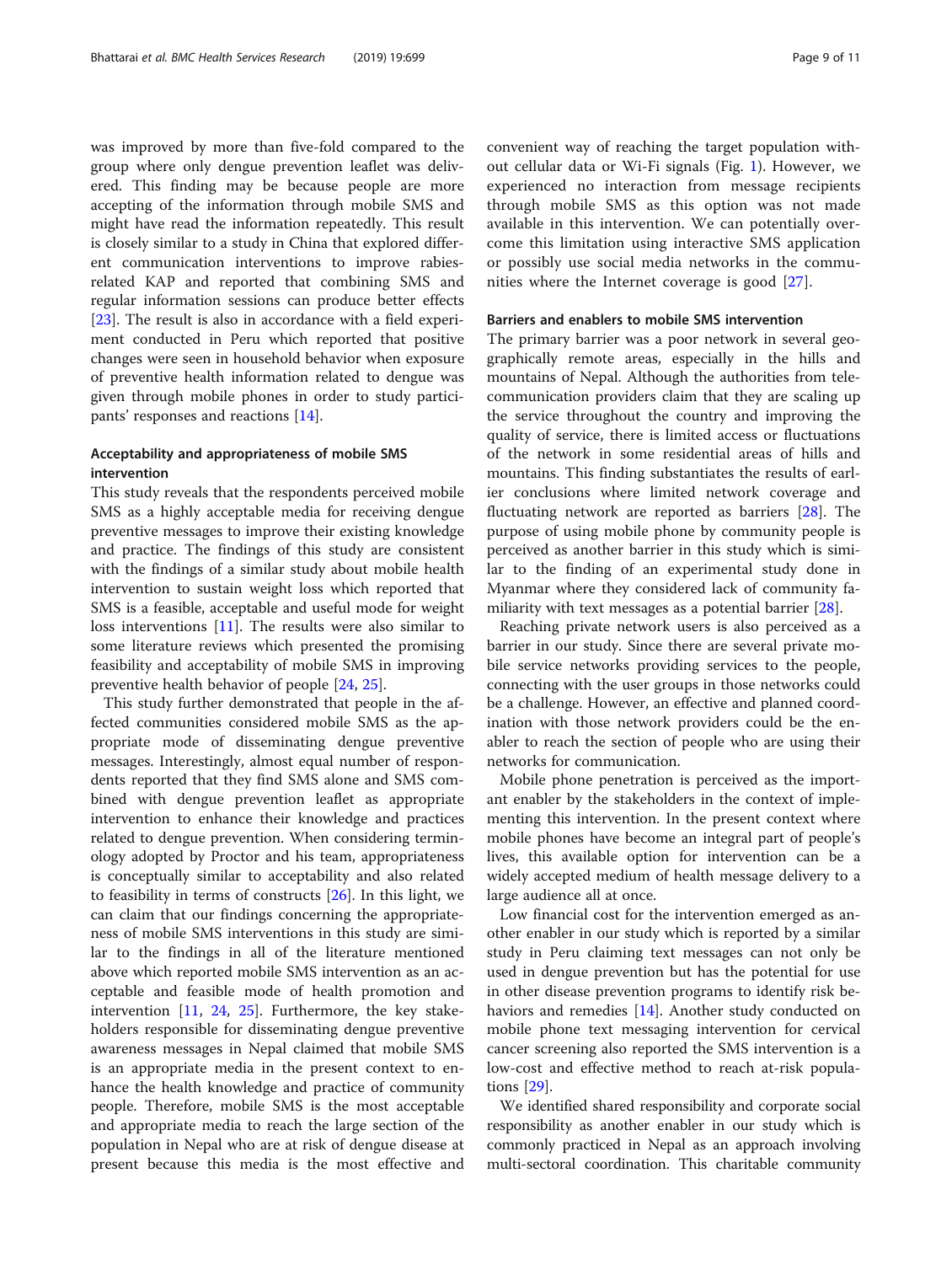<span id="page-9-0"></span>action helps in minimizing the cost burden of health promotion in a specific division and imparts a sense of healthrelated responsibility in other non-health sectors as well.

The results of this study indicate that it is the appropriate time to consider mobile SMS as a crucial public health advocacy tool to enhance preventive health behavior of people. However, this intervention must be done through effective coordination and collaboration among the stakeholders while exploring the new and more interactive text messaging technology. There is still much room for further exploration about the long-term effects and benefits of the intervention.

#### Conclusions

This study demonstrated that combining mobile SMS with conventional methods such as dengue prevention leaflets can produce a better change in knowledge and practice of people than conventional methods alone. Mobile SMS is effective, acceptable and appropriate intervention to improve the dengue preventive knowledge and behavior of people. The results provide evidence concerning the potential importance and usefulness of combining mobile SMS with dengue preventive leaflets as an effective health promotion intervention for dengue prevention; an emerging and promising approach for health education for dengue, other diseases, and risk factors. We recommend for the adoption of mobile SMS as the complimentary channel of communication to disseminate health preventive messages to community people through effective coordination and collaboration with stakeholders.

Communication modes such as mobile SMS can serve as effective, acceptable and appropriate media to disseminate health promotion and disease prevention messages to a large group of people considering its penetration in the community.

#### Supplementary information

Supplementary information accompanies this paper at [https://doi.org/10.](https://doi.org/10.1186/s12913-019-4541-z) [1186/s12913-019-4541-z](https://doi.org/10.1186/s12913-019-4541-z).

Additional file 1. Research tools, Survey instruments (DOCX 43 kb)

#### Abbreviations

CBS: Central Bureau of Statistics; CHW: Community Health Worker; DENV: Dengue Virus; DF: Dengue Fever; DoHS: Department of Health Services; DPL: Dengue Prevention Leaflets; EDCD: Epidemiology and Disease Control Division; FCHV: Female Community Health Volunteer; IDI: In-depth Interview; IEC: Information, Education and Communication; IVM: Integrated Vector Management; KAP: Knowledge Attitude Practice; KII: Key Informant Interview; NHEICC: National Health Education Information and Communication Centre; NHRC: Nepal Health Research Council; NTC: Nepal Tele Communication; NVBDCP: National Vector Borne Disease Control Programme; PRISM: Practical, Robust Implementation and Sustainability Model; SMS: Short Message Service; TAM: Technology Acceptance Model; UGM: Universitas Gadjah Mada; WHO: World Health Organization

#### Acknowledgements

The authors are grateful to the ethical review boards for providing ethical clearance and thank all the research participants and stakeholder organizations for being part of this research. We thank all the enumerators and FCHVs for their contribution during data collection process. We are equally grateful to Mr. Althaf Setyawan and Mr. Biwesh Ojha for their helpful comments in statistical analysis. We thank Mr. Niko Tesnisaputro and Mr. Mink Gonzalez Blanco for their beautiful insights during preparation of this manuscript. We are indebted to Mr. Erik Christopher for final proofreading. We acknowledge QGIS software for the open source platform provided to develop figure of research settings used in this manuscript.

#### Authors' contributions

AHB, GYS and RAA conceptualized and designed the study. AHB, AK and RK conducted field activities, entered the collected data and analyzed. AHB, RK, GYS and RAA interpreted the analyzed data. AHB drafted the manuscript and all authors critically revised the draft. All authors read and approved the final copy of the manuscript.

#### Funding

No funding was obtained for this study.

#### Availability of data and materials

The data and materials used in this study will be made available from the corresponding author upon reasonable request. However, the required information related to the research is already presented in this manuscript.

#### Ethics approval and consent to participate

The ethical approval for conducting this research study was obtained from the Medical and Health Research Ethics Committee, Universitas Gadjah Mada, Yogyakarta, Indonesia, and Nepal Health Research Council (NHRC), Nepal before undertaking this study. Organizational clearances were obtained from EDCD and District Public Health Office Chitwan for conducting this study. Written informed consent was taken from all study participants before the data collection and SMS intervention.

#### Consent for publication

The study participants signed the written consent agreeing to allow the direct quotes from their interviews to be published in the manuscript.

#### Competing interests

The authors declare that they have no competing interests for this work.

#### Author details

<sup>1</sup>International Master Programme in Public Health, Faculty of Medicine, Public Health and Nursing, Universitas Gadjah Mada, Yogyakarta, Indonesia. <sup>2</sup> Department of Health Policy and Management, Faculty of Medicine, Public Health and Nursing, Universitas Gadjah Mada, Yogyakarta, Indonesia. <sup>3</sup>Department of Public Health, Nobel College, Kathmandu, Nepal. 4 Department of Biostatistics, Epidemiology and Public Health, Faculty of Medicine, Public Health and Nursing, Universitas Gadjah Mada, Yogyakarta, Indonesia. <sup>5</sup>Centre for Tropical Medicine, Faculty of Medicine, Public Health and Nursing, Universitas Gadjah Mada, Yogyakarta, Indonesia.

#### Received: 21 August 2018 Accepted: 20 September 2019 Published online: 15 October 2019

#### References

- 1. WHO. What is dengue? World Health Organization (2017). Available at: <http://www.who.int/denguecontrol/disease/en/>. (Accessed: 2nd May 2017).
- 2. DoHS. Annual Report 2071/72 (2014/2015). 71, (2015).
- 3. Dev, B., Pandey, K., Neupane, B., Shah, Y. & Adhikary, K. P. Persistent dengue emergence: the seven years surrounding the 2010 epidemic in Nepal. Trans. R. Soc. Trop. Med. Hyg. 1–8 (2015). doi:<https://doi.org/10.1093/trstmh/trv087>
- 4. Dhimal M, Gautam I, KreB A, Muller R, Kuch U. Spatio-temporal distribution of dengue and lymphatic Filariasis vectors along an altitudinal transect in Central Nepal. PLoS Negl Trop Dis. 2014;8.
- 5. DoHS. Early Warning and Reporting System (EWARS) Weekly Bulletin (52nd Epidemiological Week 2016). 2016, (2017).